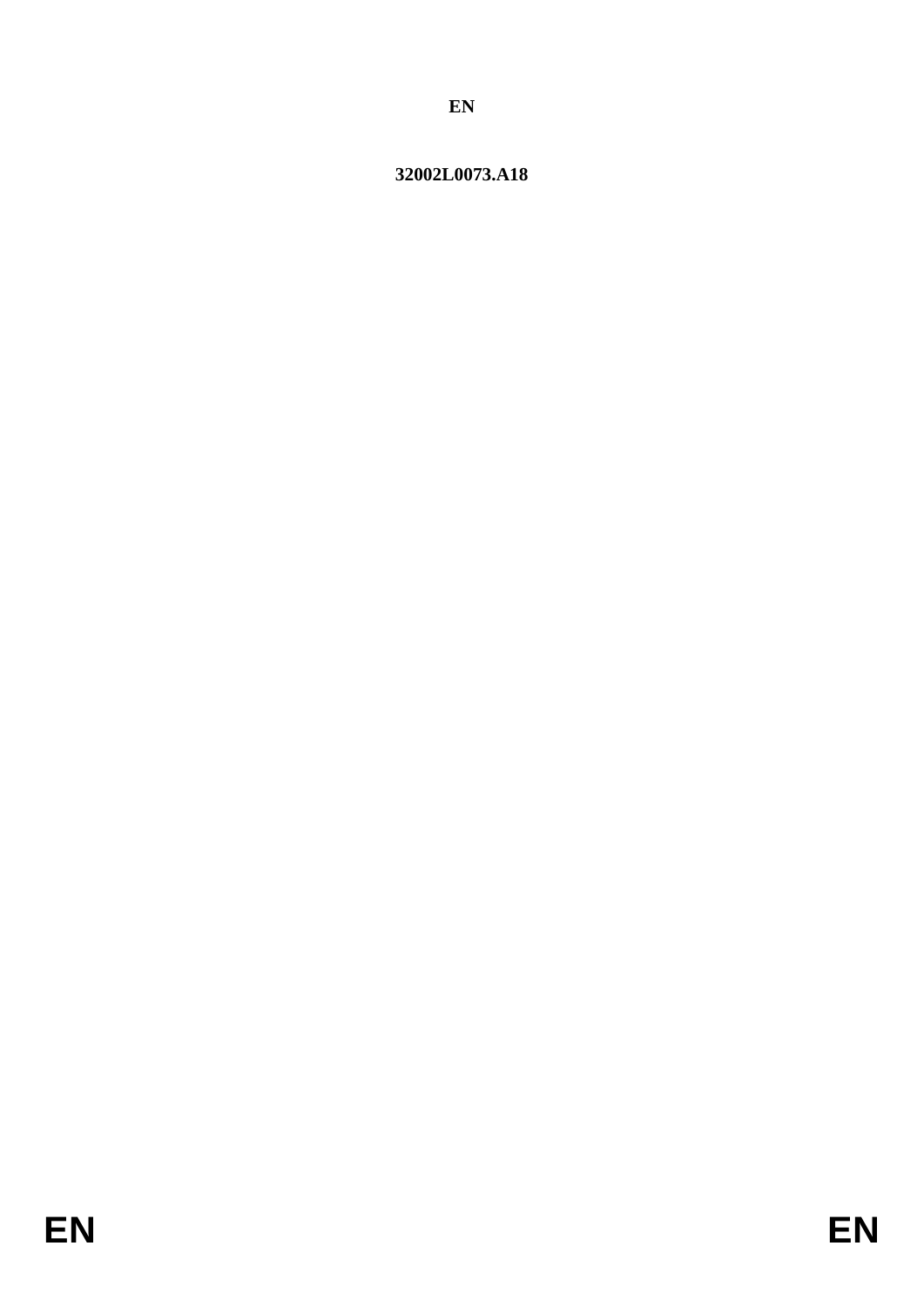# **DECISION OF THE EEA JOINT COMMITTEE No 112/2004**

## **of 9 July 2004**

## **amending Annex XVIII (Health and safety at work, labour law, and equal treatment for men and women) to the EEA Agreement**

#### THE EEA JOINT COMMITTEE,

Having regard to the Agreement on the European Economic Area, as amended by the Protocol adjusting the Agreement on the European Economic Area, hereinafter referred to as 'the Agreement', and in particular Article 98 thereof,

Whereas:

- (1) Annex XVIII to the Agreement was amended by the Agreement on the participation of the Czech Republic, the Republic of Estonia, the Republic of Cyprus, the Republic of Hungary, the Republic of Latvia, the Republic of Lithuania, the Republic of Malta, the Republic of Poland, the Republic of Slovenia and the Slovak Republic in the European Economic Area signed on  $14$  $14$  October 2003 in Luxemburg<sup>1</sup>.
- (2) Directive 2002/73/EC of the European Parliament and of the Council of 23 September 2002 amending Council Directive 76/207/EEC on the implementation of the principle of equal treatment for men and women as regards access to employment, vocational training and promotion, and working conditions<sup>2</sup> is to be incorporated into the Agreement,

HAS DECIDED AS FOLLOWS:

## *Article 1*

Annex XVIII to the Agreement shall be amended as follows:

1. The following shall be added in point 18 (Council Directive 76/207/EEC):

', as amended by:

- **32002 L 0073**: Directive 2002/73/EC of the European Parliament and of the Council of 23 September 2002 (OJ L 269, 5.10.2002, p. 15).'

2. The adaptation in point 18 (Council Directive 76/207/EEC) shall be amended as follows:

(a) The present adaptation shall be numbered as (a).

 $1$  OJ L 130, 29.4.2004, p. 3.

<span id="page-1-0"></span> $^{2}$  OJ L 269, 5.10.2002, p. 15.